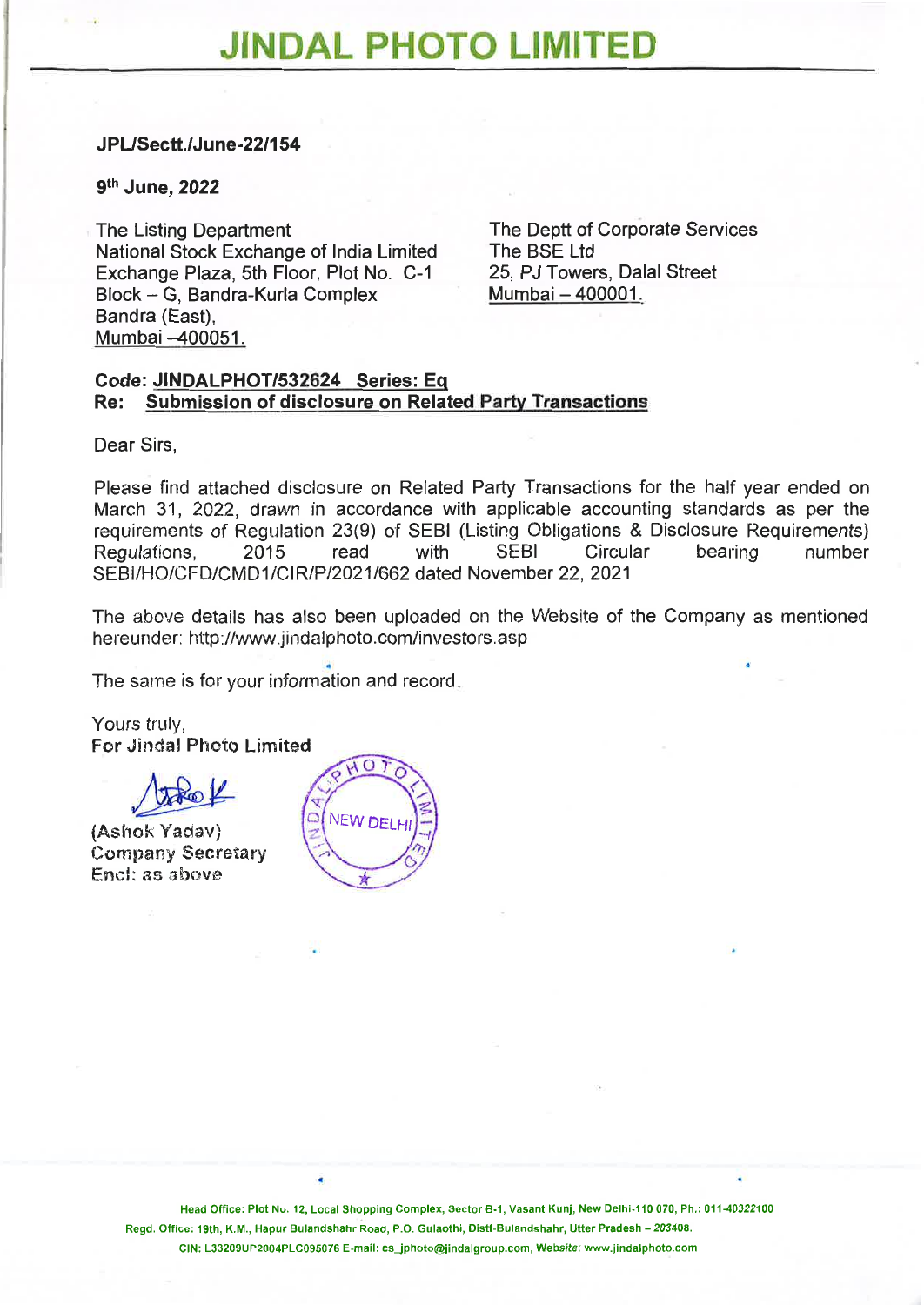## Related party transactions of Jindal Photo Limited for the period six months ended on 31.3.2022 (Rs. In lacs)

Additional disclosure of related party transactions - applicable only in case the related party transaction relates to loans, inter-corporate deposits, advances or investments made or given by ineed to be disclosed only once, during the reporting taken.

# Details of the loans, inter-corporate deposits, advances or investments **Nature** (loan/ advance/ intercorporate deposit/ investment Interest Rate  $(% )$ Tenure Secured/ unsecured Purpose for which the funds will be utilised by the ultimate recipient of funds (endusage)  $PHO$  $\circ$ **NEW DELHI**  $\sqrt{2}$ Page 1 of 2

|                           |                                                                                            |            |                                                                      |            |                                                                                             |                                                                          |                                                                             |                                                       |                                                                                                | Additional disclosure of related party tran<br>transaction relates to loans, inter-corpora<br>the listed entity/subsidiary. These details<br>period when such transaction was undert |                                                                                                                                     |                            |        |               |
|---------------------------|--------------------------------------------------------------------------------------------|------------|----------------------------------------------------------------------|------------|---------------------------------------------------------------------------------------------|--------------------------------------------------------------------------|-----------------------------------------------------------------------------|-------------------------------------------------------|------------------------------------------------------------------------------------------------|--------------------------------------------------------------------------------------------------------------------------------------------------------------------------------------|-------------------------------------------------------------------------------------------------------------------------------------|----------------------------|--------|---------------|
| S. No                     | Details of the party<br>(listed entity<br>/subsidiary)<br>entering into the<br>transaction |            | Details of the counterparty                                          |            |                                                                                             | Type of                                                                  | Value of the<br>related<br>party                                            | Value of<br>transaction                               | In case monies are<br>due to either party<br>as a result of the<br>transaction<br>(see Note 1) |                                                                                                                                                                                      | In case any financial<br>indebtedness is incurred to make<br>or give loans, inter-corporate<br>deposits, advances or<br>investments |                            |        | $\Box$        |
|                           | Name                                                                                       | <b>PAN</b> | Name                                                                 | <b>PAN</b> | Relationship<br>of the<br>counterparty<br>with the<br>listed entity<br>or its<br>subsidiary | related<br>party<br>transaction<br>(see Note 5)                          | transaction<br>as approved<br>by the audit<br>committee<br>(see Note<br>6a) | during the<br>reporting<br>period<br>(see Note<br>6b) | Opening<br>balance                                                                             | Closing<br>balance                                                                                                                                                                   | Nature of<br>indebtedness<br>$($ loan $/$<br>issuance of<br>debt/ any<br>other etc.)                                                | Cost<br>(see<br>Note<br>7) | Tenure | a<br>C)<br>in |
| Total                     | <b>JINDAL</b>                                                                              |            | 1.CONCATENATE                                                        |            | <b>CONTROLLING CONSULTAN</b>                                                                |                                                                          | 1.63                                                                        | 1.63                                                  | <b>NIL</b>                                                                                     | <b>NIL</b>                                                                                                                                                                           |                                                                                                                                     |                            |        |               |
| (of<br><b>Note</b><br>6b) | PHOTO LTD                                                                                  |            | <b>ADVEST</b><br><b>ADVISORY</b><br><b>PRIVATE</b><br><b>LIMITED</b> |            | <b>COMPANY</b>                                                                              | <b>CY FEES</b><br>PAID                                                   |                                                                             |                                                       |                                                                                                |                                                                                                                                                                                      |                                                                                                                                     |                            |        |               |
| 12.4<br>6                 |                                                                                            |            | 2.CONSOLIDATE<br>D PHOTO &<br>FINVEST LTD.                           |            | CONTROLLING RENT PAID<br><b>COMPANY</b>                                                     |                                                                          | 0.48                                                                        | 0.48                                                  | <b>NIL</b>                                                                                     | <b>NIL</b>                                                                                                                                                                           |                                                                                                                                     |                            |        |               |
|                           |                                                                                            |            | 3.CONSOLIDATE<br>D FINVEST &<br><b>HOLDINGS</b><br><b>LIMITED</b>    |            | <b>COMMON</b><br><b>PROMOTER</b><br><b>COMPANY</b>                                          | <b>RENT PAID</b>                                                         | 0.14                                                                        | 0.14                                                  | NIL                                                                                            | <b>NIL</b>                                                                                                                                                                           |                                                                                                                                     |                            |        |               |
|                           |                                                                                            |            | 4. UNIVERSUS<br><b>PHOTO IMAGING</b><br><b>LIMITED</b>               |            | <b>COMMON</b><br><b>PROMOTER</b><br><b>COMPANY</b>                                          | <b>RENT</b><br><b>RECEIVED</b>                                           | 0.12                                                                        | 0.12                                                  | <b>NIL</b>                                                                                     | <b>NIL</b>                                                                                                                                                                           |                                                                                                                                     |                            |        |               |
|                           |                                                                                            |            | 5. MANOJ<br><b>KUMAR RASTOGI</b>                                     |            | MANAGING<br><b>DIRECTOR</b>                                                                 | <b>SITTING FEES</b><br><b>FOR</b><br><b>ATTENDING</b><br><b>MEETINGS</b> | 0.09                                                                        | 0.09                                                  | NIL                                                                                            | <b>NIL</b>                                                                                                                                                                           |                                                                                                                                     |                            |        |               |
|                           |                                                                                            |            | <b>6. ASHOK YADAV</b>                                                |            | <b>COMPANY</b><br><b>SECRETARY</b>                                                          | <b>SALARY</b>                                                            | 6.00                                                                        | 6.00                                                  | <b>NIL</b>                                                                                     | <b>NIL</b>                                                                                                                                                                           |                                                                                                                                     |                            |        |               |
|                           |                                                                                            |            | 7. VINAY JAIN                                                        |            | CFO                                                                                         | <b>SALARY</b>                                                            | 4.00                                                                        | 4.00                                                  | <b>NIL</b>                                                                                     | <b>NIL</b>                                                                                                                                                                           |                                                                                                                                     |                            |        |               |

Annexure to SEBI Circular No. SEBI/HO/CFD/CMD1/CIR/P/2021/662 dated November 22, 2021

DELHI